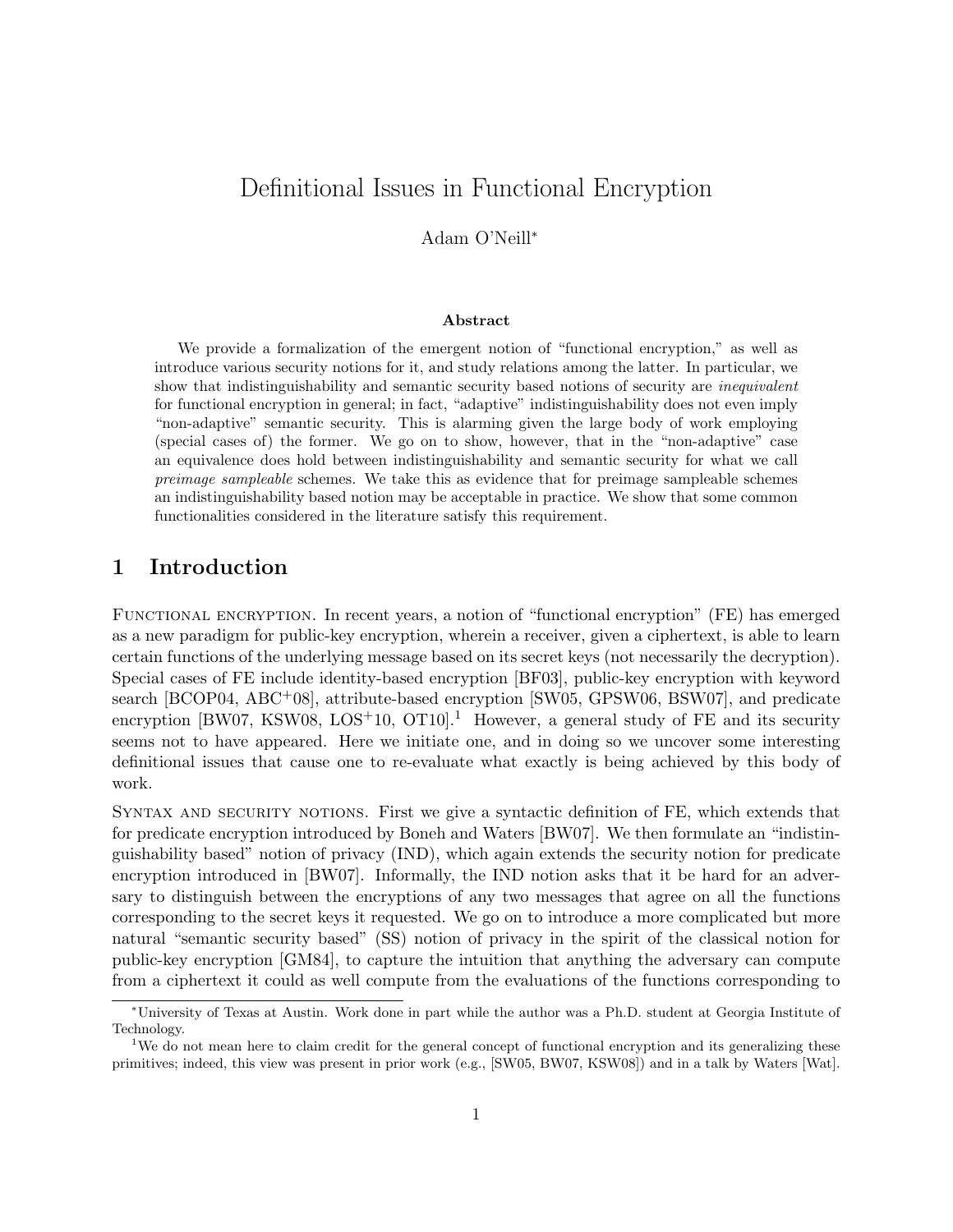the secret keys it requested on underlying message. We note that a novel feature of our definitions, which turns out to be important when considering relations among them, is that they distinguish between *adaptive* and *non-adaptive* access to the secret-key derivation oracle to aid in the adversary's task (roughly, this distinction is analogous to that between access to the decryption oracle in adaptive versus non-adaptive chosen-ciphertext attack, see e.g. [BDPR98]).

RELATIONS AMONG SECURITY NOTIONS. In the classical setting of public-key encryption, semantic security and indistinguishability based formulations of security are well-known to be equivalent [MRS88]. We ask whether the same is true for FE. Surprisingly, we show that IND under adaptive access to the secret-key derivation oracle does not imply SS even under *non-adaptive* such access. To see why, consider a functional encryption scheme for a single function *f*. But suppose there is another function *g* that has the same "equality pattern" as *f* on the message space (i.e., two messages have the same  $f$ -value just when they have the same  $g$ -value). Furthermore, suppose  $g(m)$ is hard to compute given  $f(m)$ . Now, if the functional encryption scheme is such that the secret keys created by the scheme, which are supposed to allow computing *f*, also allow computing *g*, the scheme is certainly not semantically secure. However, an IND adversary is "bound" to choosing messages that agree on *f*, hence also on *g*, and so cannot use computing *g* to its advantage. Our counter-example formalizes and generalizes this intuition. Another shortcoming of the IND notion we observe is that it is essentially vacuous<sup>2</sup> for some functions, such as a collision-resistant hash function. Then, it is hard for the adversary to find two messages that agree on the function.

Achievability. Finally, we ask the question of whether the SS notion for FE is *achievable*. In particular, we note that achieving SS under adaptive access to the key derivation oracle seems difficult. In the proof, the simulator seemingly must choose a "dummy" ciphertext on which to run the adversary *before* knowing what values the challenge message should have when evaluated under the functions for which the adversary will later request secret keys. Intuitively, this means the number of possible keys for a given function should at least be as large as the number of possible outputs of the latter. This situation is reminiscent of that for (non-interactive) non-committing encryption, for which impossiblity results are known [Nie02]. However, it is unclear to us how to formalize this connection since there could be other proof techniques.

We do, however, obtain positive results in the case of *non-adaptive* SS. Here we identify a key property of functional encryption schemes that we call *preimage sampleability*. Intuitively, this means that, given the function values of some underlying message, it should always be possible to efficiently find *some* message consistent with them. We show that for preimage sampleable FE schemes, IND is *equivalent* to SS (both under non-adaptive access to the key-derivation oracle). (Thus, for non-adaptive securiy our above-mentioned counter-example is tight.) One reason we believe this is important is that non-adaptive SS suffices to rule out the "pathological" examples of schemes we gave that meet IND but not  $SS^3$ . We take this as evidence that, for preimage sampleable schemes, IND (under adaptive access to the key-derivation oracle) may be acceptable in practice. We conclude by showing that some common function classes considered in the literature, including the powerful inner-product predicates realized in [KSW08, LOS<sup>+</sup>10, OT10], are preimage sampleable.

<sup>&</sup>lt;sup>2</sup>At least, it is vacuous with respect to attacks that require the adversary to query its key derivation oracle; i.e., attacks where the adversary actually uses the secret keys. A functional encryption scheme may of course already not be semantically secure in the classical sense.

<sup>&</sup>lt;sup>3</sup>On the other hand, it is possible to extend them to even more extreme examples that violate SS only under adaptive access to the key-derivation oracle, but these start to really stretch plausibility.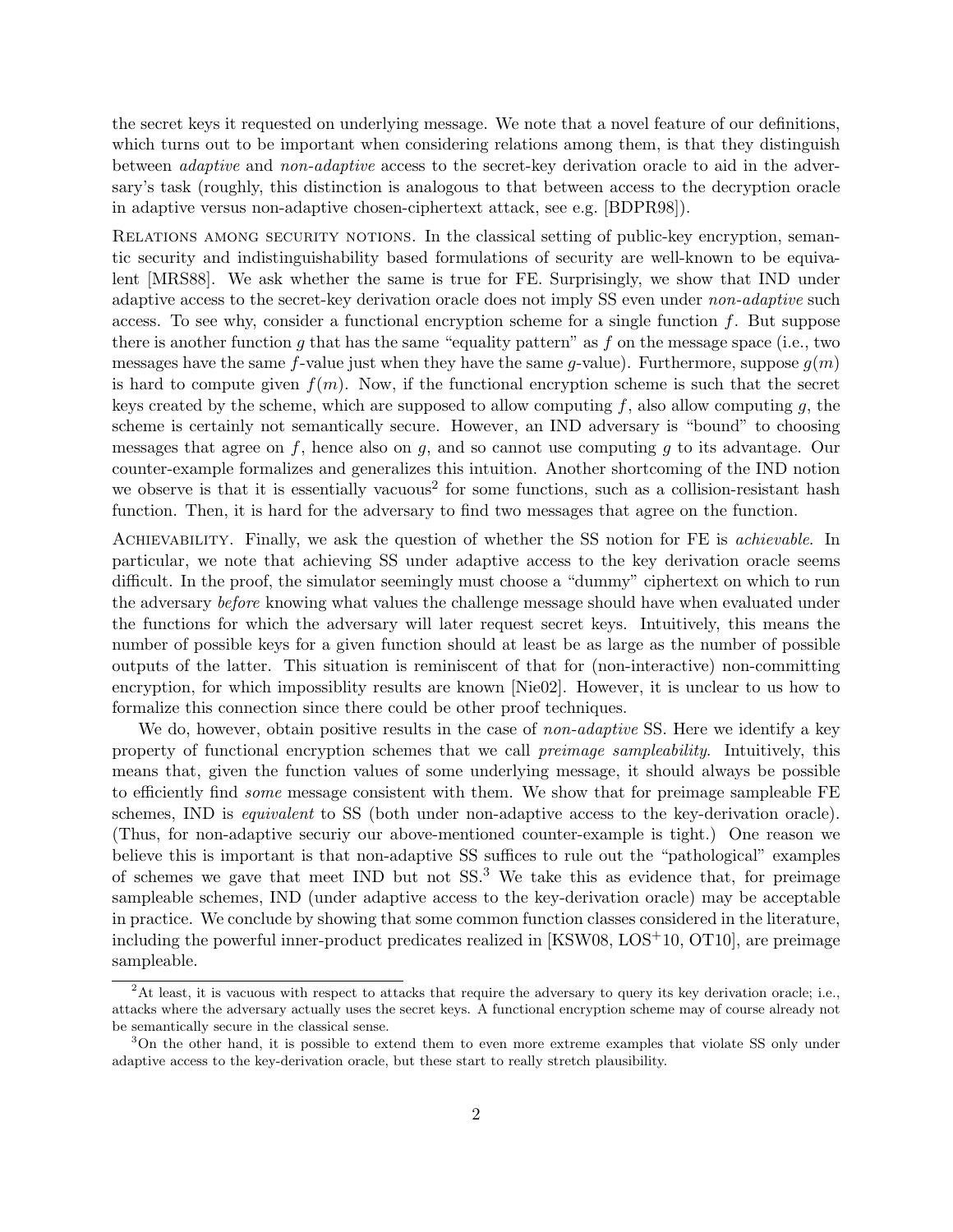CONCURRENT AND INDEPENDENT WORK. Independently of our work, Boneh et al. [BSW11] also undertake a general study of FE. In particular they give a syntactic definition as well as indistinguishability and semantic security based formulations of privacy. They also give a counter-example showing that IND does not imply  $SS^4$ . They also formalize the connection between SS under adaptive access to the key derivation oracle (although they do not distinguish between adaptive versus non-adaptive here) and non-committing encryption, showing via an argument in the style of [Nie02] that the former is not achievable at all without (programmable) random oracles but is achievable in the random oracle model. We feel this further highlights the importance of our results on the (standard model) achievability of non-adaptive SS.

In another concurrent and independent work, Chase and Kamara [CK10] introduced and studied a notion of "structural encryption," which they observe is similar to FE except that it is in the symmetric-key setting and secret keys "work" for only one specific ciphertext on which the former is dependent. They employ a semantic security based definition of security and also note a connection to non-committing encryption, namely that under their definition secret keys should be as long as the number of possible outputs of the associated function. Note that the reason that Boneh et al. [BSW11] obtain an impossibility result for FE is that a secret key must work for *all* ciphertexts.

# **2 Functional Encryption and its Security**

We define the syntax of functional encryption and various security notions for it.

#### **2.1 Syntax**

A *functional encryption scheme* for the class of PT functions (aka. functionality) *F* on message-space Σ (both of which implicitly depend on *k*) is a tuple of algorithms *FE* = (Setup*,*KDer*,* Enc*,* Eval) such that:

- *•* Setup on input 1*<sup>k</sup>* outputs a *master public key pk* and *master secret key sk*.
- *•* KDer on input the master secret key *sk* and a (description of a) function *f ∈ F* outputs an  $evaluation$  *token* (aka. secret key)  $sk_f$  for  $f$ .
- *•* Enc on input a public key *pk* and a message (aka. attribute) *m ∈* Σ outputs a ciphertext *c*.
- *•* Eval on input an evaluation token *sk<sup>f</sup>* and a ciphertext *c* outputs a string *y* or *⊥*.

For correctness we require that for all  $k \in \mathbb{N}$ , all  $f \in \mathcal{F}$ , and all  $m \in \Sigma$ ,

$$
\mathsf{Eval}(sk_f, \mathsf{Enc}(pk, m)) = f(m)
$$

with probability 1 over  $(pk, sk) \stackrel{\$}{\leftarrow}$  Setup(1<sup>k</sup>) and  $sk_f \stackrel{\$}{\leftarrow}$  KDer( $sk, f$ ).

Note that this notion is in particular a generalization of identity-based encryption (IBE) [BF03], public-key encryption with keyword search (PEKS) [BCOP04, ABC+08], attribute-based encryption (ABE) [SW05, GPSW06, BSW07], and predicate encryption (PE) [BW07, KSW08, LOS+10, OT10]. For example, in the case of identity-based encryption, the "message" would consist of the identity concatenated with the actual payload, and the secret key would be associated with the function  $f_{ID}(ID'|x) = x$  if  $ID = ID'$  and  $\perp$  otherwise.

<sup>4</sup>Our counter-example is slightly more general. In particular, we observe a separation even for schemes (such as those proposed in the literature) where the adversary can find two messages that agree on the functions corresponding to the secret keys it requested.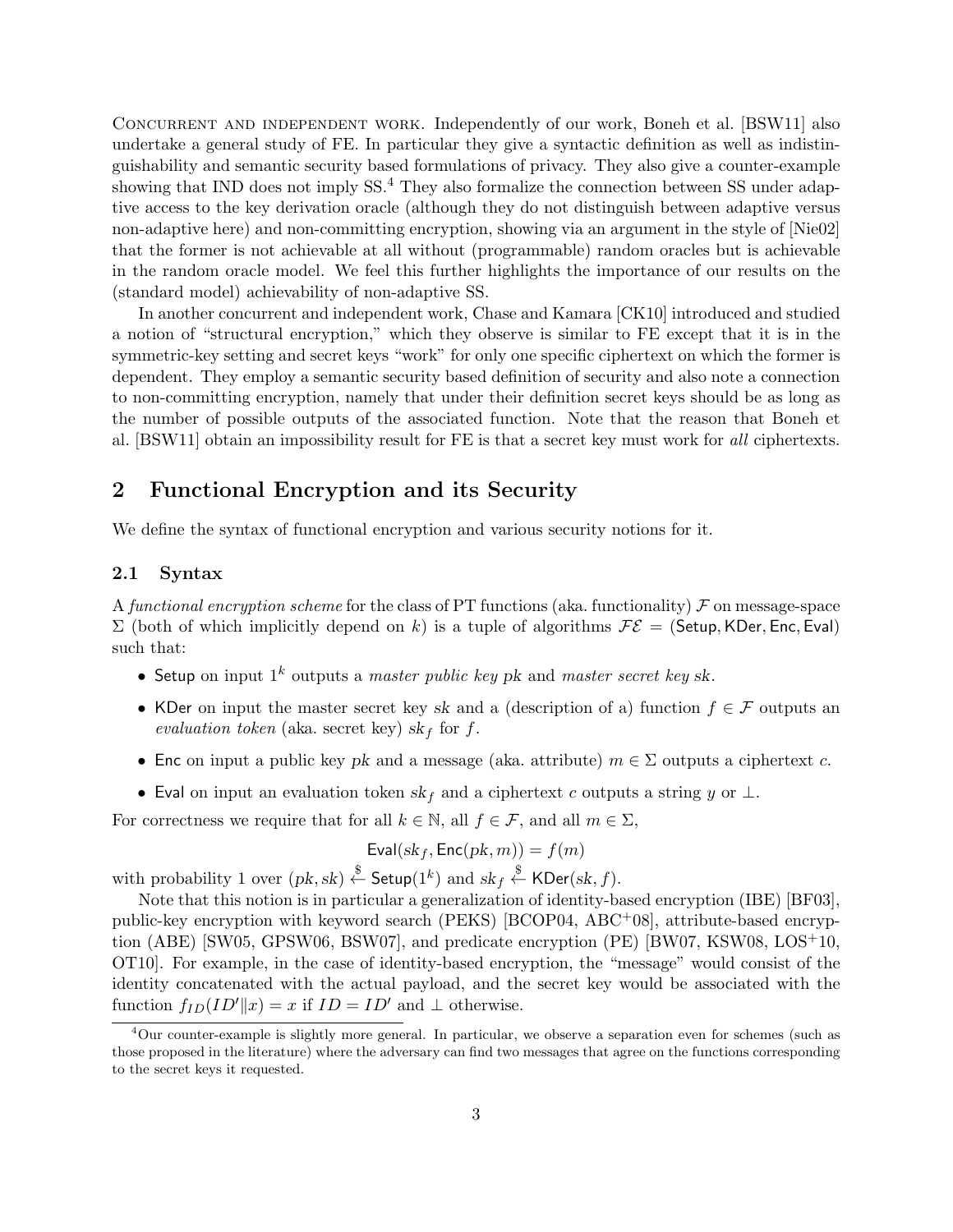#### **2.2 Security Definitions**

We present various formulations of privacy for functional encryption. Broadly, the definitions are either *indistinguishability based* or *semantic-security based*. In each case we also define a *token nonadaptive* (TNA) variant, where the adversary gets access to a token derivation oracle only before it sees the challenge ciphertext.

Regarding special cases, we note that our security notions yield the *anonymous* (aka. attributehiding) versions of IBE, ABE, and PE, where the identity or attribute is hidden by the ciphertext (or their "predicate-only" counterparts following the terminology of [KSW08]). The contemporaneous work of [BSW11] provides a more general and comprehensive treatment.

Indistinguishability based privacy. The indistinguishability-based formulation follows [BW07] and tries to capture the intuition that the adversary is unable to distinguish between the encryptions of two different messages that it cannot trivially distinguish using its tokens. Let  $\mathcal{FE} =$  (Setup, KDer, Enc, Eval) be a functional encryption scheme for the class of functions  $\mathcal F$  over message-space  $\Sigma$  and let  $A = (A_1, A_2)$  be an adversary. For mode  $\in \{\text{full}, \text{tna}\}\$ <sup>5</sup> and  $k \in \mathbb{N}$  we associate to  $\mathcal{FE}$  and  $\mathcal{A}$  the experiments

**Experiment Exp**<sub>FE,A</sub><sup>ind-mode</sup>(k):  
\n
$$
b \stackrel{\$}{\leftarrow} \{0, 1\}
$$
  
\n $(pk, sk) \stackrel{\$}{\leftarrow} \mathsf{Setup}(1^k)$   
\n $(m_0, m_1, st) \stackrel{\$}{\leftarrow} A_1^{\mathsf{KDer}(sk, \cdot)}(pk)$   
\n $c \stackrel{\$}{\leftarrow} \mathsf{Enc}(pk, m_b)$   
\n $b' \stackrel{\$}{\leftarrow} A_2^{\mathcal{O}(sk, \cdot)}(pk, c, st)$   
\nIf  $b = b'$  return 1 else return 0

where if mode = full then  $\mathcal{O}(sk, \cdot) = \text{KDer}(sk, \cdot)$  and if mode = tna then  $\mathcal{O}(sk, \cdot) = \varepsilon$  (the empty oracle). We require that  $|m_0| = |m_1|$  and every query f that  $A_1$  or  $A_2$  makes to its oracle satisfies  $f(m_0) = f(m_1)$ . Denote by Pr  $\left[$ **Exp** $\sum_{\mathcal{F}\in\mathcal{A}}^{ind-mode}(k) = 1 \right]$  the probability that the corresponding IND-MODE experiment outputs 1, and define

$$
\mathbf{Adv}_{\mathcal{FE},A}^{\text{ind-mode}}(k) = 2 \cdot \Pr \left[ \mathbf{Exp}_{\mathcal{FE},A}^{\text{ind-mode}}(k) = 1 \right] - 1.
$$

We say that  $\mathcal{FE}$  is *IND-MODE secure* if  $\mathbf{Adv}_{\mathcal{FE},A}^{\text{ind-mode}}(\cdot)$  is negligible for all PPT adversaries *A*.

Semantic-security based privacy. The semantic-security formulation is new and tries to capture the intuition that anything the adversary can compute from a ciphertext and the tokens it can compute from the tokens and the values of the corresponding functions on the underlying message. Let  $\mathcal{FE} = (\mathsf{Setup}, \mathsf{KDer}, \mathsf{Enc}, \mathsf{Eval})$  be a functional encryption scheme for the class of functions *F* over message-space  $\Sigma$ , let  $A = (A_1, A_2, A_3)$  be an adversary, let *S* be a simulator. For mode  $\in$  {full, tna} and  $k \in \mathbb{N}$  we associate to  $\mathcal{FE}$ , *A*, and *S* the experiments

<sup>&</sup>lt;sup>5</sup>We stress that our use of the terminology "full" security differs from the literature in that it refers to adaptive access to the key derivation oracle rather than adaptive choice of the challenge messages.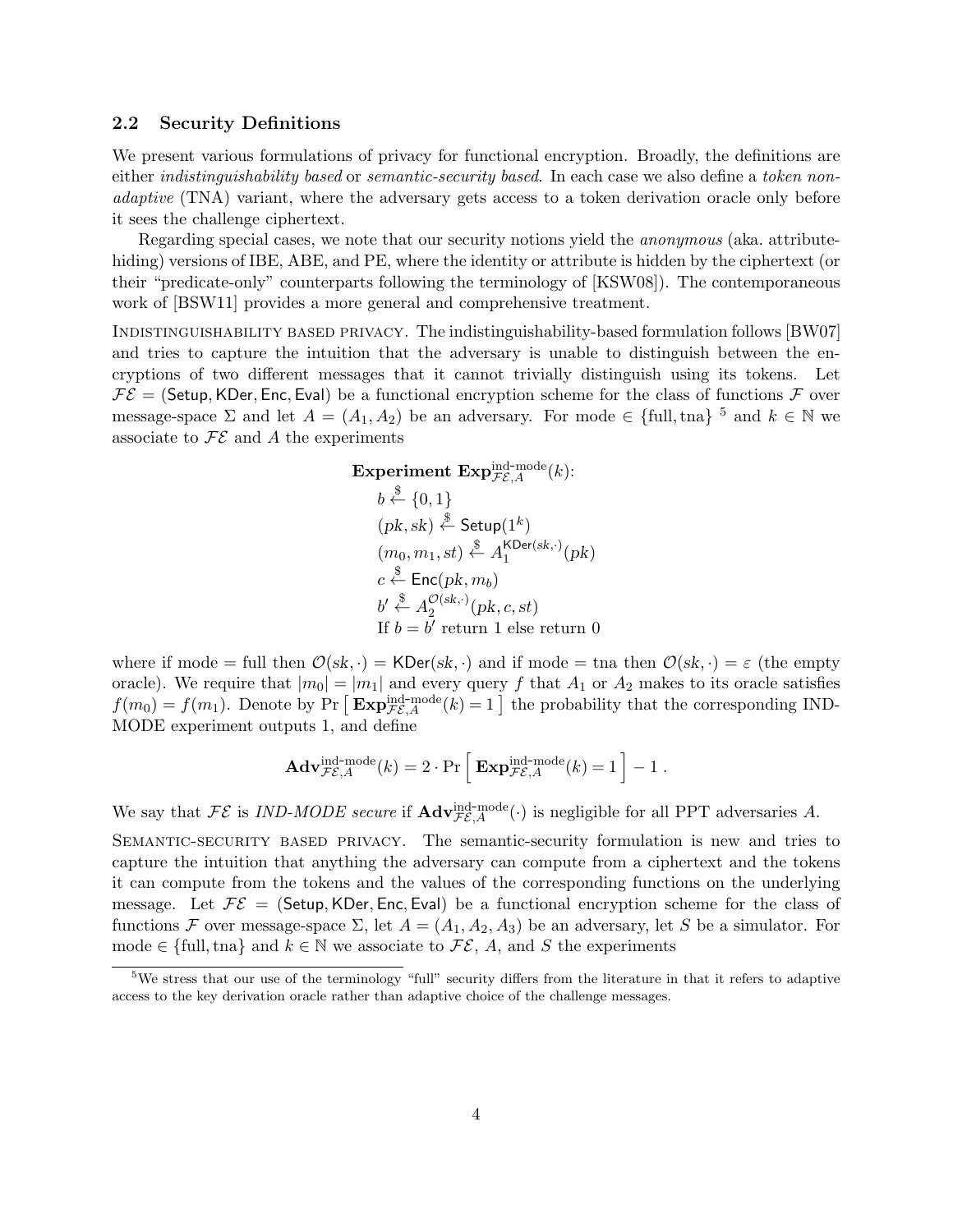Experiment  $\text{Exp}_{\mathcal{FE},A}^{\text{ss-real-mode}}(k)$ :  $(pk, sk) \overset{\$}{\leftarrow}$  Setup $(1^k)$  $st \overset{\$}{\leftarrow} A_1^{\text{KDer}(sk,\cdot)}(pk)$  $(m, t) \overset{\$}{\leftarrow} A_2(pk, st)$  $c \overset{\$}{\leftarrow} {\sf Enc}(pk, m)$  $t' \overset{\$}{\leftarrow} A_3^{\mathcal{O}(sk,\cdot)}(pk, c, st)$ If  $t = t'$  return 1 else return 0 Experiment  $\text{Exp}_{\mathcal{FE},A,S}^{\text{ss-ideal-mode}}(k)$ :  $(pk, sk) \overset{\$}{\leftarrow}$  Setup $(1^k)$  $st \overset{\$}{\leftarrow} A_1^{\text{KDer}(sk,\cdot)}(pk)$  $(m, t) \overset{\$}{\leftarrow} A_2(pk, st)$ Let  $f_1, \ldots, f_q$  be the queries made by  $A_1$  $t' \overset{\$}{\leftarrow} S^{\mathcal{O}'(\text{sk},\cdot)}(pk,f_1(m),\ldots,f_q(m),st)$ If  $t = t'$  return 1 else return 0

where if mode = full then  $\mathcal{O}(sk, \cdot)$  = KDer( $sk, \cdot$ ) and for any  $f$  oracle  $\mathcal{O}'(sk, f)$  returns  $(kf, f(m))$ where  $sk_f \stackrel{\$}{\leftarrow} \text{KDer}(sk, f)$ , and if mode = tna then  $\mathcal{O}(sk, \cdot) = \mathcal{O}'(sk, \cdot) = \varepsilon$  (the empty oracle). We assume for simplicity that  $A_1$ 's output (the state *st*) includes its oracle queries and the responses<sup>6</sup> and that  $|m|$  in  $A_2$ 's output depends only on *k*. Think of the string  $t \in \{0,1\}^*$  in the output of *A*<sup>2</sup> as partial information on *m*. Note that in the above formalization of semantic security, even in the ideal experiment we run  $A_1$  and  $A_2$ . A more standard formalization would have the simulator also run at these stages. However, we want to "bind" the simulator to making the same key derivation queries as the adversary.<sup>7</sup> Denote by Pr  $\left[\mathbf{Exp}_{\mathcal{FE},A}^{\text{ss-real-mode}}(k)=1\right]$  the probability that the SS-REAL-MODE experiment outputs 1 and by  $Pr\left[\mathbf{Exp}_{\mathcal{FE},A,S}^{\text{ss-ideal-mode}}(k)=1\right]$  the probability that the SS-IDEAL-MODE experiment outputs 1. Define

$$
\mathbf{Adv}_{\mathcal{FE},A,S}^{\mathrm{ss-mode}}(k) = \Pr\Big[\ \mathbf{Exp}_{\mathcal{FE},A}^{\mathrm{ss-real-mode}}(k) = 1 \ \Big] - \Pr\Big[\ \mathbf{Exp}_{\mathcal{FE},A,S}^{\mathrm{ss-ideal-mode}}(k) = 1 \ \Big] \ .
$$

We say that *FE* is *SS-MODE secure* if for every PPT adversary *A* there exists a PPT simulator *S* such that  $\mathbf{Adv}_{\mathcal{FE},A,S}^{\text{ss-mode}}(\cdot)$  is negligible.

# **3 Inequivalence of the Definitions in General**

We investigate relations among the notions of security we introduced for FE. First, we note that when giving the adversary adaptive access to the token derivation oracle (i.e., what we call FULL security), one reason semantic security seems stronger than indistinguishability is that the simulator apparently needs to commit to a "dummy" ciphertext on which to run the adversary *before* knowing what values the challenge message should have when evaluated under the functions for which the adversary will later request tokens.

But we show that there is actually a more subtle reason for inequivalence of the definitions. In fact, we show that in general IND-FULL security does not even imply SS-*TNA* security. To show the separation we start with a IND-FULL secure functional encryption scheme for any class of functions  $\mathcal F$  of a certain form. We then modify it to construct a new scheme that is still IND-FULL secure for *F* but *not* SS-TNA secure. We show the latter by presenting a concrete attack. We first describe a concept our counter-example scheme employs.

<sup>6</sup>We do not consider a notion of *function hiding* (cf. [SSW09]).

<sup>&</sup>lt;sup>7</sup>On the other hand, in the case of FULL security this is not enforced by the definition. This was an oversight on our part that was not noticed until after seeing [BSW11], so we do not correct it here (all our results anyway concern the non-adaptive case). As in [BSW11] one could require that *S* and *A*<sup>3</sup> have the same query distribution. Other differences between the SS definition of [BSW11] and ours include: theirs considers only adaptive access to the key derivation oracle whereas ours distinguishes between adaptive and non-adaptive, and theirs considers the encryption of multiple messages whereas ours considers only a single message (in particular, the former is important for the proof of impossibility they give for meeting their notion without random oracles).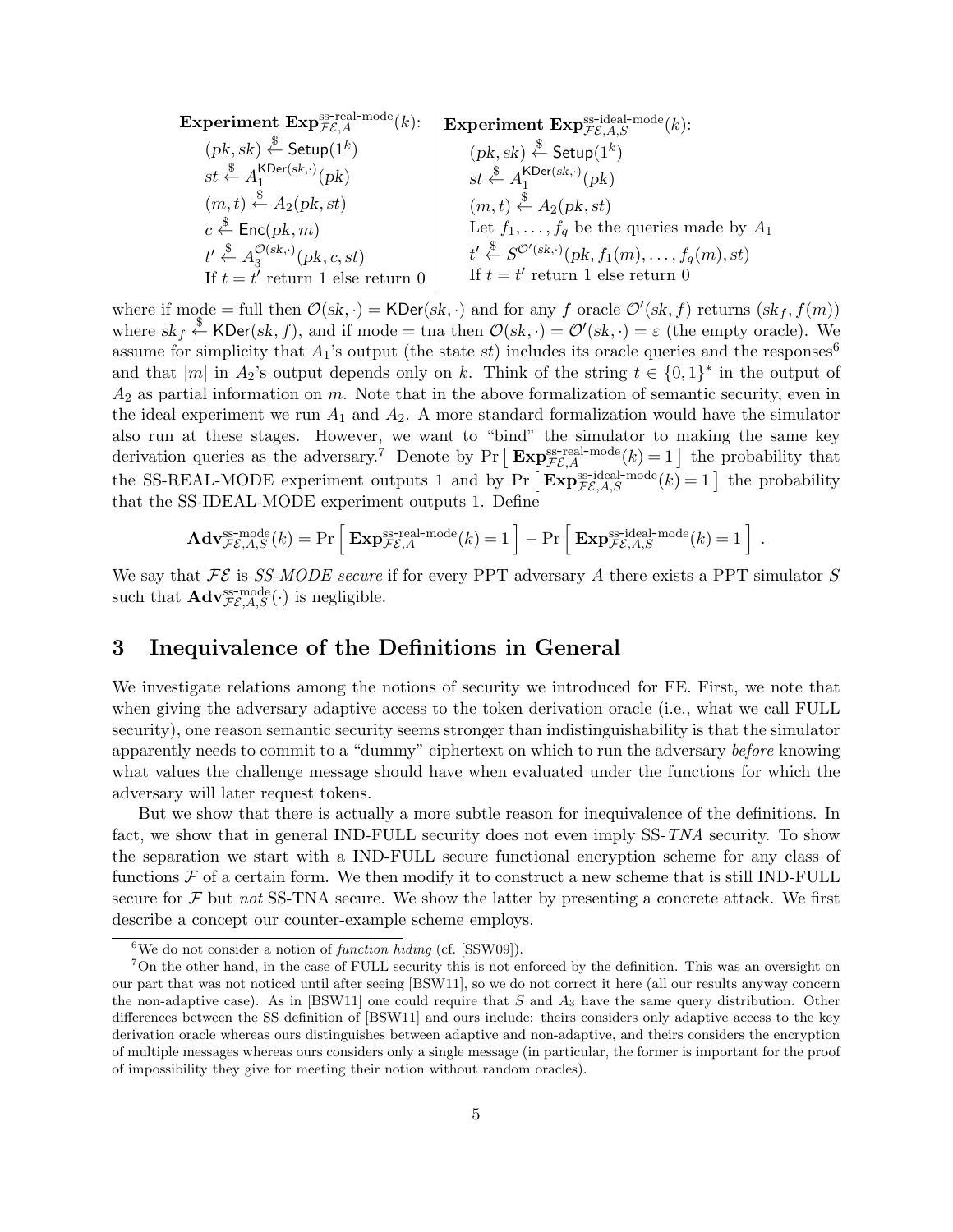HIDDEN FUNCTIONS. Let  $\mathcal{G} = \{g_k\}_{k\in\mathbb{N}}$  and  $\mathcal{F} = \{f_k\}_{k\in\mathbb{N}}$  be families of functions on a common domain  $D = D(k)$ . We say G is *hidden* by F if any PPT adversary A on inputs  $f_k, f_k(x)$  where  $x \stackrel{\$}{\leftarrow} D$  outputs  $g_k(x)$  with only negligible probability in *k*. Note that such functions can be constructed under standard assumptions; for example, let *f<sup>k</sup>* be a one-way function applied to the first half of the bits of the input and let *g<sup>k</sup>* just output these bits (that is, the first half of the bits of the input).<sup>8</sup> We say  $\mathcal F$  and  $\mathcal G$  are *isomorphic* if  $f_k$  and  $g_k$  are isomorphic for every  $k$ , meaning

$$
f_k(d_1) = f_k(d_2) \Leftrightarrow g_k(d_1) = g_k(d_2) .
$$

for all  $d_1, d_2 \in D$ . In other words,  $f_k$  and  $g_k$  have the same equality pattern across the domain. This is the case, for example, if  $f_k$  in the example above is an *injective* one-way function on the first half of the input bits. We supress dependence on *k* below for convenience, just talking of functions rather than function families.

THE COUNTER-EXAMPLE SCHEME. Let  $A\mathcal{E}^* = (KDer^*, Enc^*, Dec^*)$  be a (standard) public-key encryption scheme, and let  $\mathcal{FE}' = (\mathsf{Setup}'', \mathsf{KDer}', \mathsf{Enc}', \mathsf{Eval}')$  be a functional encryption scheme over message-space  $\Sigma$  for a class of functions  $\mathcal{F} = \{f_1, \ldots, f_n\}$  satisfying the following: there is a function *g* on  $\Sigma$  such that the pointwise concatenated function<sup>9</sup>  $f = f_1 || \dots || f_n$  is isomorphic to *g* and moreover *g* is hidden by *f*. (For simplicity, we assume here that *n* is polynomial in *k*. The counter-example can easily be extended to larger function sets by instead requiring the forgoing condition on some fixed *subset* of the  $f_i$ 's.) Then we define a new functional encryption scheme  $\mathcal{FE} =$  (Setup, KDer, Enc, Eval) over  $\Sigma$  for  $\mathcal F$  as follows.

- Setup on input  $1^k$  first runs  $(pk', sk') \stackrel{\$}{\leftarrow}$  Setup'(1k), and  $(pk^*, sk^*) \stackrel{\$}{\leftarrow}$  KDer\*(1k). It then selects  $w_1, \ldots, w_{n-1} \stackrel{\$}{\leftarrow} \{0,1\}^{|s\mathbf{k}^*|}$  and computes  $w_n \leftarrow s\mathbf{k}^* \oplus w_1 \oplus \cdots \oplus w_{n-1}$ . Finally, it returns master public key  $pk = pk'||pk^*$  and master secret key  $sk = sk'||w_1|| \dots ||w_n$ .
- KDer on input the master secret key  $sk = sk' ||w_1|| \dots ||w_k$  and a (description of a) function  $f_i \in \mathcal{F}$  first runs KDer $s'_{sk'}(f_i)$  to obtain  $sk'_{f_i}$ . Then, it outputs  $sk_{f_i} = sk'_{f_i} || w_i$ .
- Enc on input the master public key  $pk = pk'|pk^*$  and a message  $m \in \Sigma$  first computes  $c' \stackrel{\$}{\leftarrow} \mathsf{Enc}'(pk', m)$  and  $c^* \stackrel{\$}{\leftarrow} \mathsf{Enc}^*(pk^*, g(m))$ . It returns  $c'$  /*||c*<sup>\*</sup>.
- Eval on input a secret key  $sk_{f_i} = sk'_{f_i} || w_i$  and a ciphertext  $c = c' || c^*$  computes  $d \leftarrow$ Eval<sup> $\prime$ </sup>( $sk'_{f_i}, c'$ ), and outputs *d*.

**Theorem 3.1** If  $A\mathcal{E}^*$  is IND-CPA secure and  $\mathcal{F}\mathcal{E}'$  is IND-FULL secure for  $\mathcal{F} = \{f_1, \ldots, f_n\}$  as above (i.e., where *g* is hidden by  $f_1 \| \dots \| f_n$ ), then  $\mathcal{FE}$  is also IND-FULL secure for  $\mathcal{F}$ . However, it is not SS-TNA secure.

Note that the assumptions of the theorem do not constitute any additional complexity assumptions beyond the (minimal) one of  $\mathcal{FE}'$  being IND-FULL secure for  $\mathcal{F}$ , meaning based on the latter we can construct the other schemes and functions that are assumed.

We also remark that the separation also holds in the case of "selective-security," where the challenge messages are chosen up-front by the adversary, as considered in e.g. [BW07, KSW08]. It

<sup>&</sup>lt;sup>8</sup>Indeed, a simpler example is to take  $f_k$  to be a one-way function and  $g_k$  to be the identity. However, in our counter-example this will prevent the adversary from even being able to *find* two messages that agree on  $f_k$ . We believe this points to a separate shortcoming of the IND definition.

<sup>&</sup>lt;sup>9</sup>By pointwise concatenation  $f||g$  of functions f and g on a set D we mean that  $f||g(x) = f(x)||g(x)$  for all  $x \in D$ .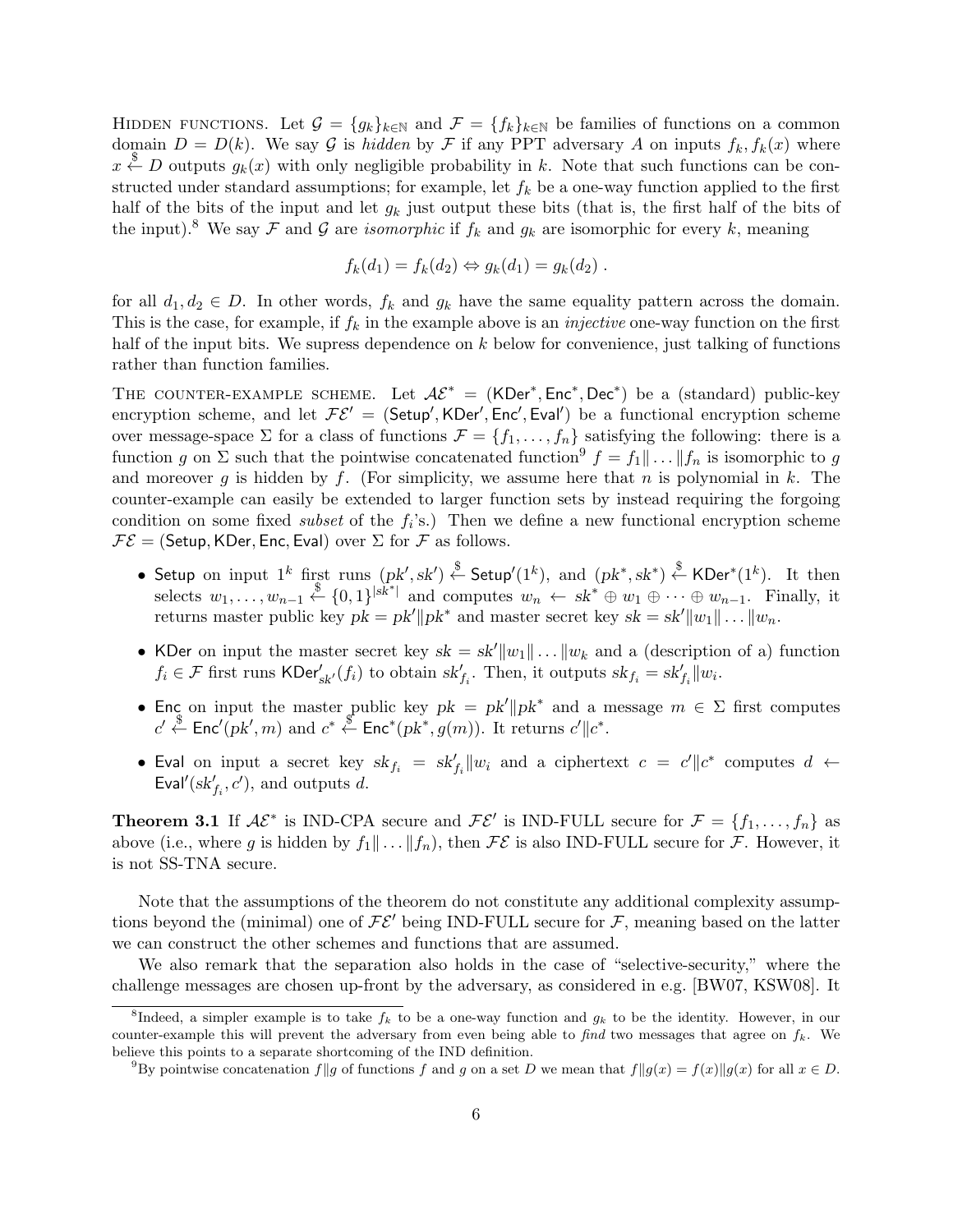also holds in the case of predicate encryption [BW07, KSW08], since we can take  $f_i$  for  $1 \leq i \leq n$ to output the *i*-th bit of a function  $f$  such that  $g$  is hidden by  $f$  (i.e., a function can always be decomposed bit-wise into predicates).

**Proof:** (Sketch.) To see  $\mathcal{FE}$  is IND-FULL secure for  $\mathcal{F}$ , first consider an adversary *A* that does not request tokens for all of  $f_1, \ldots, f_n$ . Then in addition to interacting with  $\mathcal{FE}'$  in the IND-FULL experiment, the adversary is just given additional random strings when it requests tokens, which in particular are independent of *b*, so security of *FE* follows from that of *FE′* . Now consider *A* that requests tokens for all of  $f_1, \ldots, f_n$ . In this case, in addition to interacting with  $\mathcal{FE}'$  the adversary obtains  $g(m_b)$  where  $m_b$  is the challenge message. But by the rules of the experiment we know that  $f_1(m_0)|| \dots ||f_n(m_0) = f_1(m_1)|| \dots ||f_n(m_1)$  and thus by assumption  $g(m_0) = g(m_1)$ , meaning again this information is independent of *b* and so IND security of  $\mathcal{FE}$  follows from that of  $\mathcal{FE}'$ .

To show that  $\mathcal{FE}$  is not SS-TNA secure, we describe an SS-TNA adversary  $B = (B_1, B_2, B_3)$  for which there is no simulator with comparable probability of guessing  $t = t'$ . Namely,  $B_1$  requests evaluation tokens for all of  $f_1, \ldots, f_n$  and passes them along as the state, and  $B_2$  chooses a random challenge message  $m \in \Sigma$ , sets  $t \leftarrow g(m)$ , and outputs  $(m, t)$ . Then, by construction  $B_3$  can always output  $t = t'$  by decrypting the part of the challenge ciphertext formed by  $A\mathcal{E}^*$  (note that  $B_3$ ) makes no queries itself as required). However, a simulator who outputs  $t = t'$  with non-negligible probability would contradict the fact that *g* is hidden by *f* since the simulator is not given any ciphertext but just the value of  $f_1(m)$   $\ldots$   $||f_n(m)$  (also *pk* and the evaluation tokens for  $f_1, \ldots, f_n$ , but a hidden function adversary can generate these itself).

### **4 An Equivalence under Preimage Sampleability**

We show that for token non-adaptive (TNA) security the counter-example in Section 3 is tight. Namely, we show an *equivalence* between indistinguishability and semantic-security under TNA security for what we call *preimage sampleable* (PS) schemes. Note that TNA security seems reasonable in practical applications where what tokens a party receives does not depend on the encrypted messages.

PREIMAGE SAMPLEABILITY. Let  $\mathcal{FE} =$  (Setup, KDer, Enc, Eval) be a functional encryption scheme over message-space  $\Sigma$  for the class of functions *F*. We call *FE preimage sampleable* (PS) if there is a PPT algorithm *A* such that, for every PPT algorithm *B*, the probability that the following experiment returns 0 is negligible in *k*:

**Experiment Exp**<sub>*FE, A, B*</sub><sup>*ps*</sup>  
\n
$$
(m, f_1, \ldots, f_\ell) \overset{\$}{\leftarrow} B(1^k)
$$
  
\n $m' \overset{\$}{\leftarrow} A(1^k, |m|, f_1(m), \ldots, f_\ell(m))$   
\nIf  $|m| = |m'|$  and  $f_i(m') = f_i(m)$  for all  $1 \leq i \leq \ell$   
\nThen return 1  
\nElse return 0

Above, we require that  $m, m' \in \Sigma$  and  $f_1, \ldots, f_\ell \in \mathcal{F}$ .

We make a few remarks about our definition of preimage sampleability. First, we note that the inputs to *A* are always guaranteed to be consistent with *some* underlying *m* (and thus there is always at least one possible *m′* causing the PS experiment to return 1); on inputs that do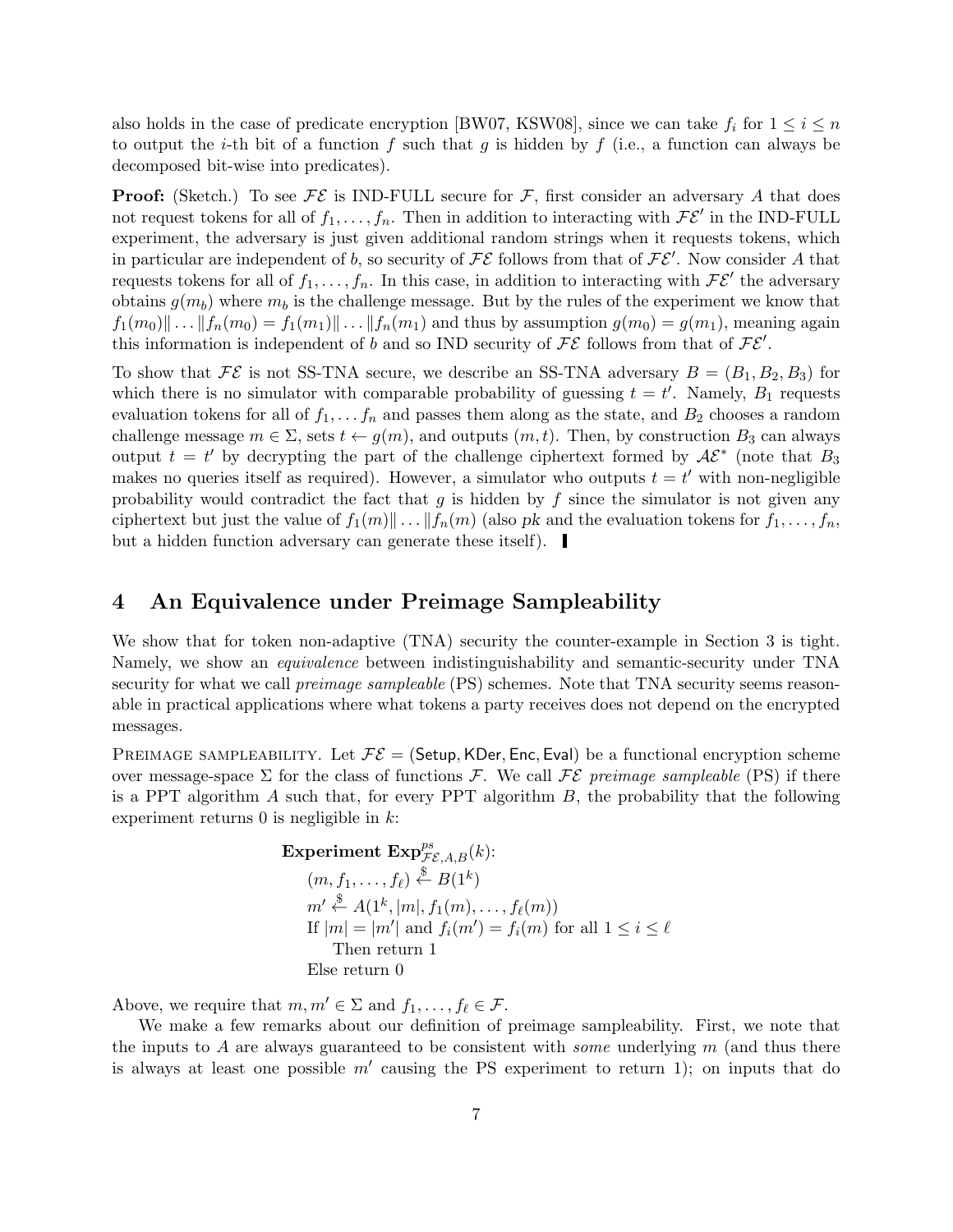not satisfy this requirement we do not need the output of *A* to be defined. We also note that preimage sampleability as we have defined it is really a property of *F* and we sometimes refer to it as such. Finally, requiring that the inputs to *A* be generated by another PPT algorithm (rather than quantifying over all such inputs) is important to leave open the possibility of PS for some functionalities, such as 3-CNF formulae. (The latter point was brought to our attention by De Caro and Fiore [CF].)

In essence, we show that preimage sampleability provides a "test" of whether equivalence between the IND and SS definitions is maintained in the case of TNA security.

**Theorem 4.1** Let  $\mathcal{FE}$  be an PS functional encryption scheme. Then  $\mathcal{FE}$  is SS-TNA secure if and only if it is IND-TNA secure.

**Proof:** (Sketch.) (SS-TNA  $\Rightarrow$  IND-TNA) Suppose that  $\mathcal{FE}$  is *not* IND-TNA secure, in particular let  $A = (A_1, A_2)$  be a successful IND-TNA adversary against it. Consider SS-TNA adversary  $B = (B_1, B_2, B_3)$  that works as follows.  $B_1$  runs  $A_1$  on *pk* (answering key-derivation queries using its own oracle) to receive  $(m_0, m_1)$ . It then chooses  $b \in \{0, 1\}$  at random and returns  $(m_b, b)$ . *B*<sup>3</sup> runs *A*<sup>2</sup> on its input and outputs the result. Note that no SS-TNA simulator can output *b* with probability better than  $1/2$  in the SS-TNA-IDEAL experiment because the simulator gets no information about *b* (since according to the rules of the IND-TNA experiment *A* may only makes token-derivation queries whose responses are independent of *b*, and the simulator makes no queries). So  $FE$  is not SS-TNA secure.

(IND-TNA  $\Rightarrow$  SS-TNA) Now suppose  $\mathcal{FE}$  *is* IND-TNA secure. Let  $A = (A_1, A_2, A_3)$  be any SS-TNA adversary against  $\mathcal{FE}$ . We construct a simulator *S* with comparable success probability in the SS-IDEAL-TNA experiment to *A* in the SS-REAL-TNA experiment, which implies  $FE$  is SS-TNA secure. Simulator *S* works as follows: given queries  $f_1, \ldots, f_q$  made by  $A_1$  and their values  $y_1, \ldots, y_q$  on the challenge message  $m$ , *S* will sample a "dummy" message  $m' \in \Sigma$  such that  $f_1(m') = y_1, \ldots, f_q(m') = y_q$  using the sampler *A* guaranteed by the definition of PS. (Here *B* in the definition of PS can be viewed as the entire experiment up to this point.) It runs  $A_3$  on the encryption of  $m'$  and outputs the result. There are two cases:

- **Case 1:**  $m = m'$  with overwhelming probability. Then  $A_3$ 's success probability in the simulated environment remains negligibly different from the SS-TNA-REAL experiment.
- **Case 2:**  $m \neq m'$  with non-negligible probability. Then if  $A_3$ 's success probability also differs noticeably, we can construct a successful IND-TNA adversary  $B = (B_1, B_2)$  against  $\mathcal{FE}$ , as follows.  $B_1$  first runs  $A_1, A_2$  on the appropriate inputs to receive  $(m, t)$ . Let  $f_1, \ldots, f_q$  be the queries made by  $A_1$ . Using the sampler guaranteed by the definition of PS,  $B_1$  samples a message m' such that  $f_1(m') = f_1(m), \ldots, f_q(m') = f_q(m)$ , and returns  $(m, m', t)$  (i.e., m and  $m'$  are the challenge messages and t is the state).  $B_2$  runs  $A_3$  on  $pk$ , c from its input to recieve output  $t'$ ; if  $t' = t$  it returns 0, and otherwise 1. Note that for *B* to be successful it is important that  $m \neq m'$ , which holds with non-negligible probability in this case. This contradicts our initial assumption that  $\mathcal{FE}$  is IND-TNA secure.

Thus in either case the success probability of *S* is close to that of *A*.

It is interesting to note how the proof of the second implication accounts for the fact that IND-TNA may be "vacuously" satisfied when the adversary is not able to find two messages that agree on the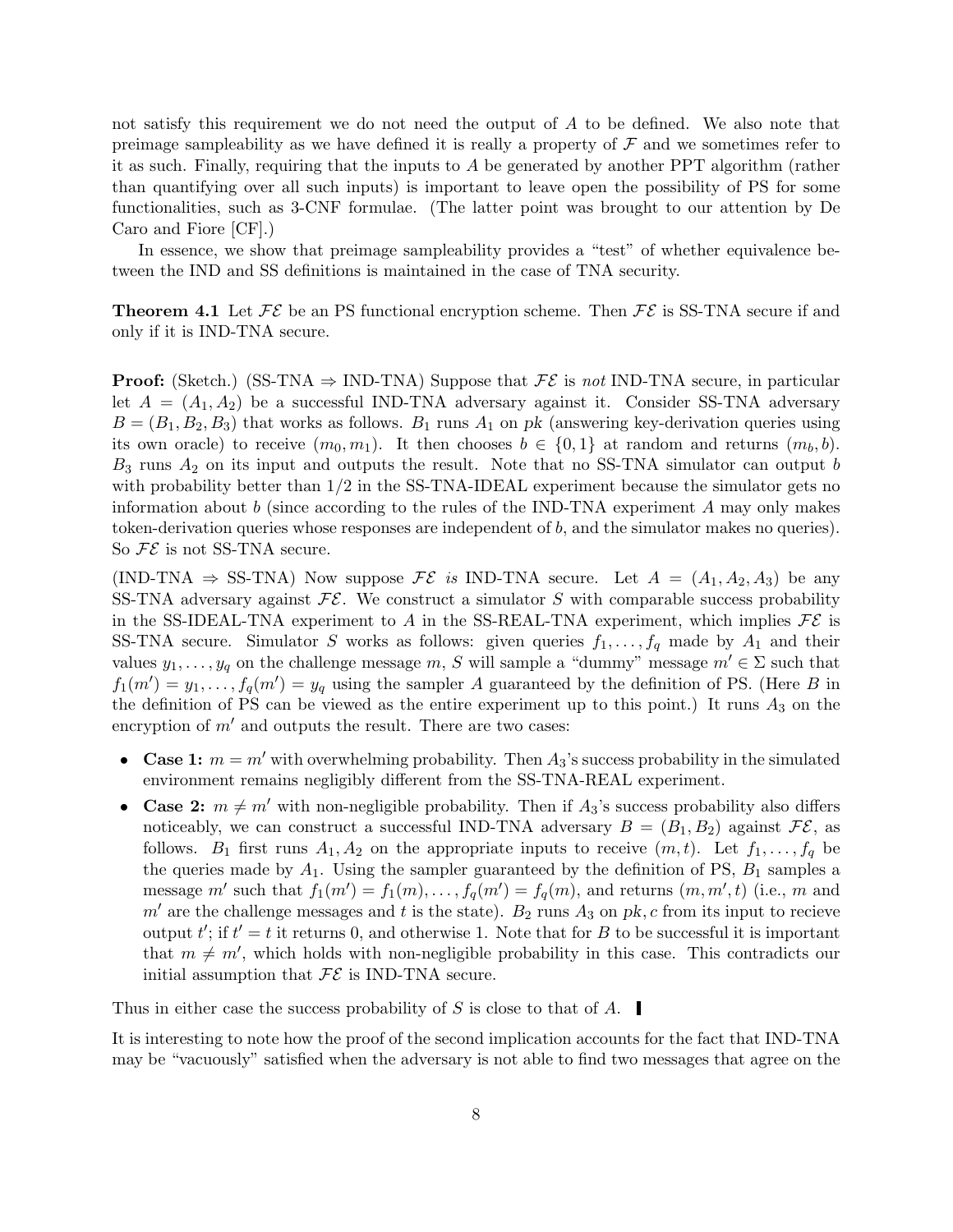given functionality. Indeed, in this case, our simulator samples from the corresponding preimage set of size 1, and thus the simulation trivially works.

### **5 On Preimage Sampleability of Some Functionalities**

We examine whether specific functionalities considered in the literature satisfy our PS condition. For inner-product predicates [KSW08, LOS+10, OT10], IBE [BF03], and PEKS [BCOP04, ABC+08], we show that the answer is "yes." On the other hand, for ABE [SW05, GPSW06, BSW07] it seems hard to show PS; we leave this as an open problem.

Inner-products. We first show that PS is satisfied by the important class of *inner-product predicates* realized in prior work [KSW08, LOS<sup>+</sup>10, OT10]. Hence, by Theorem 4.1, schemes in the literature for this functionality proven secure relative to the IND notion also meet SS, at least under non-adaptive access to the token-derivation oracle. Namely, consider the evaluation of inner products over  $\mathbb{Z}_N$  for a composite N (of which it assumed hard to find a non-trivial factor; here *N* is generated by the PS experiment before being given to *B, A*). More formally, let  $n \in \mathbb{N}$  be given and let *N* be such a composite. Let  $\Sigma = \mathbb{Z}_N^n$  and define the associated class of *inner-product* predicates  $\mathcal{P}_{iprod} = \{p_{\mathbf{x}} \mid \mathbf{x} \in \mathbb{Z}_{N}^{n}\}\$  where  $p_{\mathbf{x}}(\mathbf{y}) = 1$  if  $\langle \mathbf{x}, \mathbf{y} \rangle = \sum_{i=1}^{n} x_i \cdot y_i = 0 \mod N$ , and 0 otherwise. (Note that in the terminology of [KSW08] we thus consider the "predicate-only" version of the scheme for simplicity.)

**Proposition 5.1** The class  $P_{iprod}$  as defined above is PS if it is hard to find a non-trivial factor of *N*.

**Proof:** (Sketch.) We construct a PPT algorithm *A* that on input  $(\mathbf{x}_1, y_1 = p_{\mathbf{x}_1}(\mathbf{m}))$ , ...,  $(\mathbf{x}_r, y_r =$  $p_{\mathbf{x}_r}(\mathbf{m})$  for any polynomial  $r = r(k)$  and any  $p_{\mathbf{x}_1}, \ldots, p_{\mathbf{x}_r} \in \mathcal{P}_{iprod}$  and  $\mathbf{m} \in \Sigma$ , outputs a vector **m***′* causing the PS experiment to return 1 with overwhelming probability. (Here we just refer to the probability over *A*'s own coins.) Let  $I_b$  denote the set  $\{i \in [r] \mid y_i = b\}$  for  $b \in \{0, 1\}$ , and let *B* be the  $|I_1| \times n$  matrix where each row is a unique element of  $\{x_i \mid i \in I_1\}$ .

Algorithm *A* works as follows. It first finds a basis  $W = {\mathbf{w}_1, \dots, \mathbf{w}_s}$  for ker(*B*) in the space  $\mathbb{Z}_N^n$ . This is done by solving the homogeneous system of equations  $Bx = 0$  using Gaussian elimination over  $\mathbb{Z}_N$ ; while  $\mathbb{Z}_N$  is not a field, if Gaussian elimination fails then A can find a non-trivial factor of *N*. It outputs a random  $\mathbb{Z}_N$ -combination of the vectors in W. That is, it outputs  $\mathbf{m}' =$  $r_1 \mathbf{w}_1 + \ldots + r_s \mathbf{w}_s$  where each  $r_i \in \mathbb{Z}_N$  for  $1 \leq j \leq s$  is chosen independently at random.

For the analysis, we need to show that with overwhelming probability  $\langle \mathbf{m}', \mathbf{x}_i \rangle = 0 \text{ mod } N$  for all  $i \in I_1$  and  $\langle \mathbf{m}', \mathbf{x}_j \rangle \neq 0$  mod *N* for all  $j \in I_0$ . The first part is clear by construction. For the second part, we first claim that for every *fixed*  $j \in I_0$ , the probablity over the choice of  $r_1, \ldots, r_s \in \mathbb{Z}_N$  that  $\langle \mathbf{m}', \mathbf{x}_j \rangle = 0$  mod *N* is negligible. To see this, observe that there must be *some* (not necessarily unique)  $\mathbf{w}_{i(j)} \in W$  such that  $\langle \mathbf{x}_j, \mathbf{w}(j) \rangle \neq 0 \text{ mod } N$ , since otherwise there would be no  $\mathbf{m}'$  causing the PS experiment to return 1. So, given any outcome of the  $r_i$  for  $i \neq i(j)$  and assuming  $\langle \mathbf{x}_i, \mathbf{w}(j) \rangle$ is not a zero-divisor (otherwise *A* can find a non-trivial factor of *N*), there is exactly *one* possible choice for  $r_{i(j)}$  such that  $\langle \mathbf{m}', \mathbf{x}_j \rangle = 0 \text{ mod } N$ . Now, by a union bound, the probability that  $\langle \mathbf{m}', \mathbf{x}_j \rangle = 0$  mod *N* for *any*  $j \in I_0$  is negligible, which is what we needed to show.

IBE and PEKS. The functionalities for IBE [BF03] and PEKS [BCOP04, ABC+08] are also preimage sampleable. For example, in the case of IBE, given the functions and their values on the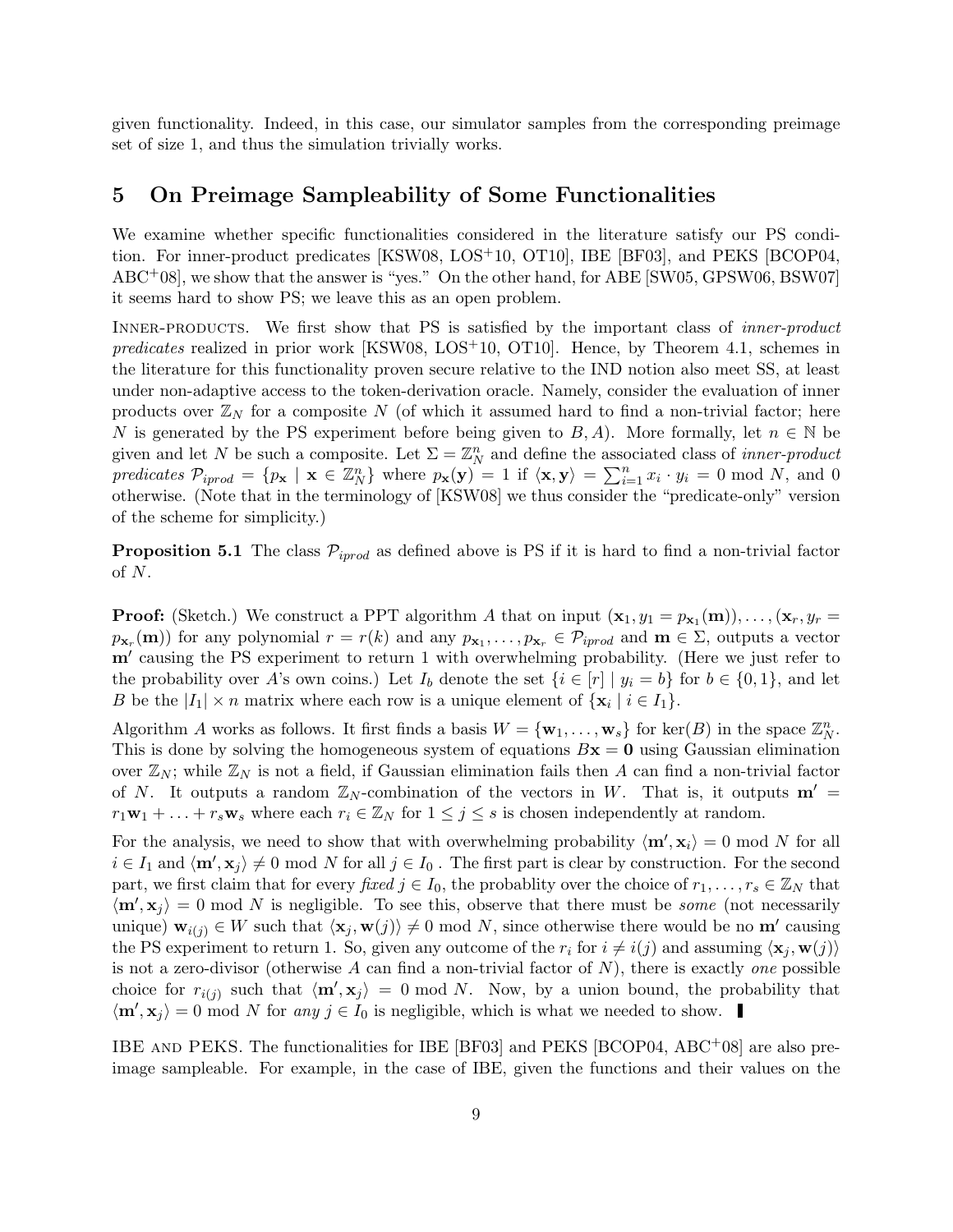underlying "message," there are two cases: if we know that  $f_{ID}(ID'|x) = x$  then there is only one possible preimage, namely *ID∥x*; otherwise, we can sample from the set of possible "messages" by choosing an identity other than those for which the adversary has requested secret keys and any payload (an analogous argument applies in the case of PEKS). We omit the formal statements. By Theorem 4.1, we conclude that such schemes in the literature proven secure under an IND notion also meet SS-TNA under this condition.

Attribute-based encryption. For the functionalities of ABE [SW05, GPSW06, BSW07], we do not know if PS holds. For example, consider the case of (anonymous) Fuzzy IBE [SW05, KSW08]. Namely, let *U* be a finite set and let  $\Sigma$  be the power-set of *U*, i.e.,  $\Sigma = \{S \mid S \subseteq U\}$ . For  $1 \leq d \leq |U|$ and  $S, T \subseteq U$  define  $p_{S,d}(T) = 1$  if  $S \cap T \geq d$  and 0 otherwise. (As before, let us consider this "predicate-only" counterpart to Fuzzy IBE for simplicity.) Typically, one considers an FE scheme over  $\Sigma$  for the class  $\mathcal{P}_d = \{p_{S,d} | S \subseteq U\}$  where *d* is fixed. To show PS, we would basically need to give an efficient algorithm that, given "good" sets  $G_1, \ldots, G_n \subseteq U$  and "bad sets"  $B_1, \ldots, B_m \subseteq U$ for polynomials  $n = n(k)$ ,  $m = m(k)$ , as well as *d* such that  $1 \leq d \leq |U|$ , outputs a set  $X \subseteq U$  such that  $|X \cap G_i| \ge d$  for all  $1 \le i \le n$  and  $|X \cap B_j| < d$  for all  $1 \le j \le m$ . We are not sure if such an algorithm exists and leave this for future work.

# **Acknowledgements**

We are very grateful to Alexandra Boldyreva for the initial conversations that led to this research, Mihir Bellare for discussions about the definitions and comments on the draft, and Nathan Chenette for discussions about preimage sampleability. We also thank Dario Fiore and Angelo De Caro for helpful feedback.

### **References**

- [ABC+08] Michel Abdalla, Mihir Bellare, Dario Catalano, Eike Kiltz, Tadayoshi Kohno, Tanja Lange, John Malone-Lee, Gregory Neven, Pascal Paillier, and Haixia Shi. Searchable encryption revisited: Consistency properties, relation to anonymous ibe, and extensions. *J. Cryptology*, 21(3):350–391, 2008.
- [BCOP04] Dan Boneh, Giovanni Di Crescenzo, Rafail Ostrovsky, and Giuseppe Persiano. Public key encryption with keyword search. In *EUROCRYPT*, pages 506–522, 2004.
- [BDPR98] Mihir Bellare, Anand Desai, David Pointcheval, and Phillip Rogaway. Relations among notions of security for public-key encryption schemes. In *CRYPTO*, pages 26–45, 1998.
- [BF03] Dan Boneh and Matthew K. Franklin. Identity-based encryption from the weil pairing. *SIAM J. Comput.*, 32(3), 2003.
- [BSW07] John Bethencourt, Amit Sahai, and Brent Waters. Ciphertext-policy attribute-based encryption. In *IEEE Symposium on Security and Privacy*, pages 321–334, 2007.
- [BSW11] Dan Boneh, Amit Sahai, and Brent Waters. Functional encryption: Definitions and challenges. In *TCC*, 2011.